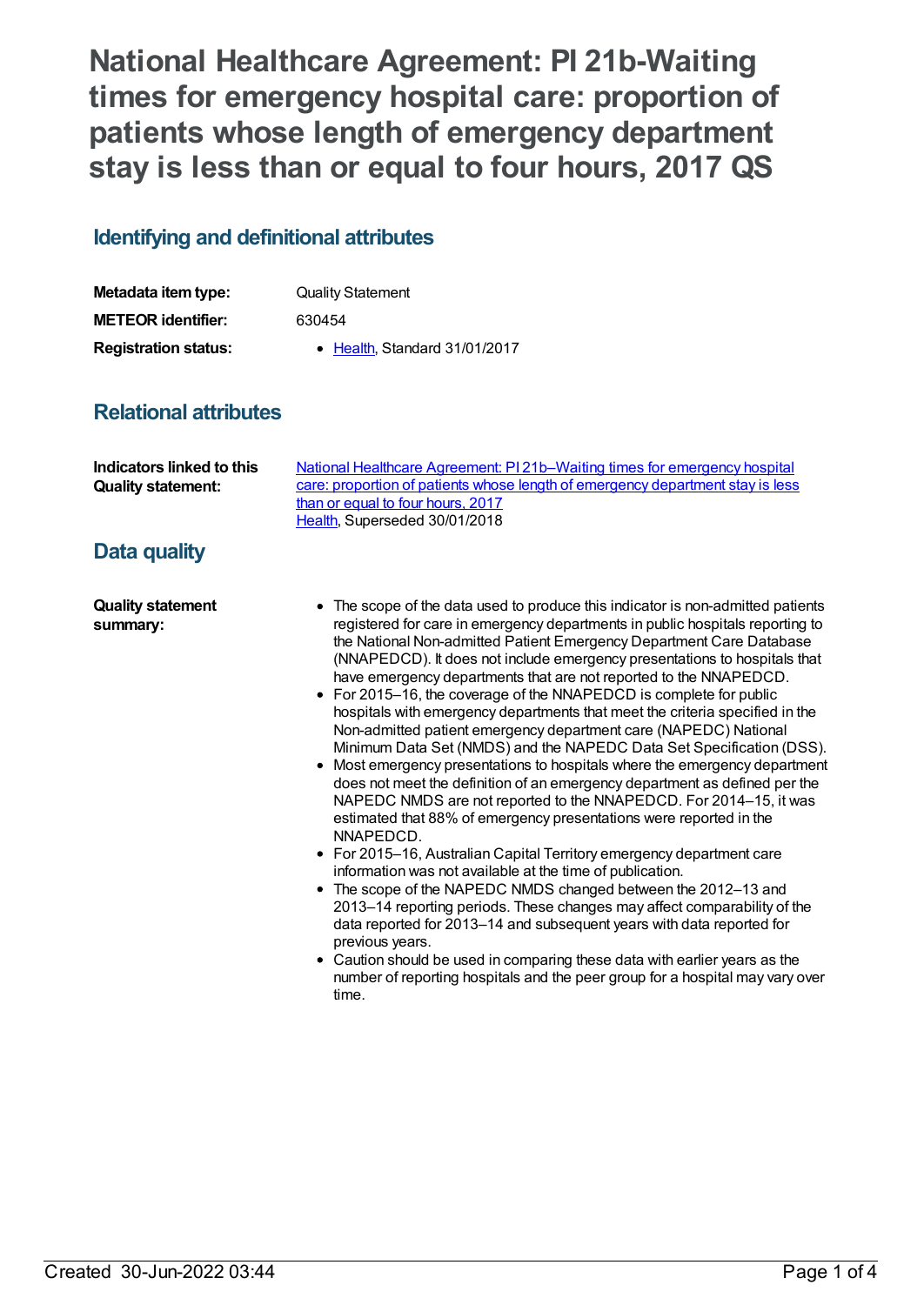| Institutional environment: | The Australian Institute of Health and Welfare (AIHW) is a major national agency set<br>up by the Australian Government under the <b>Australian Institute of Health and</b><br>Welfare Act 1987 to provide reliable, regular and relevant information and statistics<br>on Australia's health and welfare. It is an independent corporate Commonwealth<br>entity governed by a management board, and accountable to the Australian<br>Parliament through the Health portfolio. |
|----------------------------|--------------------------------------------------------------------------------------------------------------------------------------------------------------------------------------------------------------------------------------------------------------------------------------------------------------------------------------------------------------------------------------------------------------------------------------------------------------------------------|
|                            | The AIHW aims to improve the health and wellbeing of Australians through better<br>health and welfare information and statistics. It collects and reports information on a<br>wide range of topics and issues, ranging from health and welfare expenditure,<br>hospitals, disease and injury, and mental health, to ageing, homelessness,<br>disability and child protection.                                                                                                  |
|                            | The Institute also plays a role in developing and maintaining national metadata<br>standards. This work contributes to improving the quality and consistency of<br>national health and welfare statistics. The Institute works closely with governments<br>and non-government organisations to achieve greater adherence to these<br>standards in administrative data collections to promote national consistency and<br>comparability of data and reporting.                  |
|                            | One of the main functions of the AIHW is to work with the states and territories to<br>improve the quality of administrative data and, where possible, to compile national<br>datasets based on data from each jurisdiction, to analyse these datasets and<br>disseminate information and statistics.                                                                                                                                                                          |
|                            | The Australian Institute of Health and Welfare Act 1987, in conjunction with<br>compliance to the <i>Privacy Act 1988</i> (Commonwealth), ensures that the data<br>collections managed by the AIHW are kept securely and under the strictest<br>conditions with respect to privacy and confidentiality.                                                                                                                                                                        |
|                            | For further information see the <b>AIHW</b> website.                                                                                                                                                                                                                                                                                                                                                                                                                           |
|                            | Data for the NNAPEDCD were supplied to the AIHW by state and territory health<br>authorities under the terms of the National Health Information Agreement (see the<br>following links):<br>http://www.aihw.gov.au/nhissc/<br>/content/index.phtml/itemld/182135                                                                                                                                                                                                                |
|                            | The state and territory health authorities received these data from public hospitals.<br>States and territories use these data for service planning, monitoring and internal<br>and public reporting. Hospitals may be required to provide data to states and<br>territories through a variety of administrative arrangements, contractual<br>requirements or legislation.                                                                                                     |
| <b>Timeliness:</b>         | The reference period for these data is 2015-16.                                                                                                                                                                                                                                                                                                                                                                                                                                |
|                            | The financial year of 2011–12 is the first reporting period that these data are<br>available according the agreed specification.                                                                                                                                                                                                                                                                                                                                               |
|                            | For 2015–16, Australian Capital Territory emergency department care information<br>was not available at the time of publication.                                                                                                                                                                                                                                                                                                                                               |
| <b>Accessibility:</b>      | The AIHW provides a variety of products that draw upon the NNAPEDCD.<br>Published products available on the AIHW website include the Emergency<br>department care: Australian hospital statistics series of reports with associated<br>Excel tables. These products may be accessed on the AIHW website at:<br>http://www.aihw.gov.au/hospitals/                                                                                                                               |
| Interpretability:          | Metadata information for the NAPEDC NMDS and the NAPEDC DSS are<br>published in the AIHW's online metadata repository, METeOR, and the National<br>health data dictionary.                                                                                                                                                                                                                                                                                                     |
|                            | The National health data dictionary can be accessed online at:                                                                                                                                                                                                                                                                                                                                                                                                                 |
|                            | /content/index.phtml/itemld/268110                                                                                                                                                                                                                                                                                                                                                                                                                                             |
|                            | The Data Quality Statement for the 2014-15 NNAPEDCD can be accessed on the<br>AIHW website at:                                                                                                                                                                                                                                                                                                                                                                                 |

[/content/index.phtml/itemId/621200](file:///content/621200)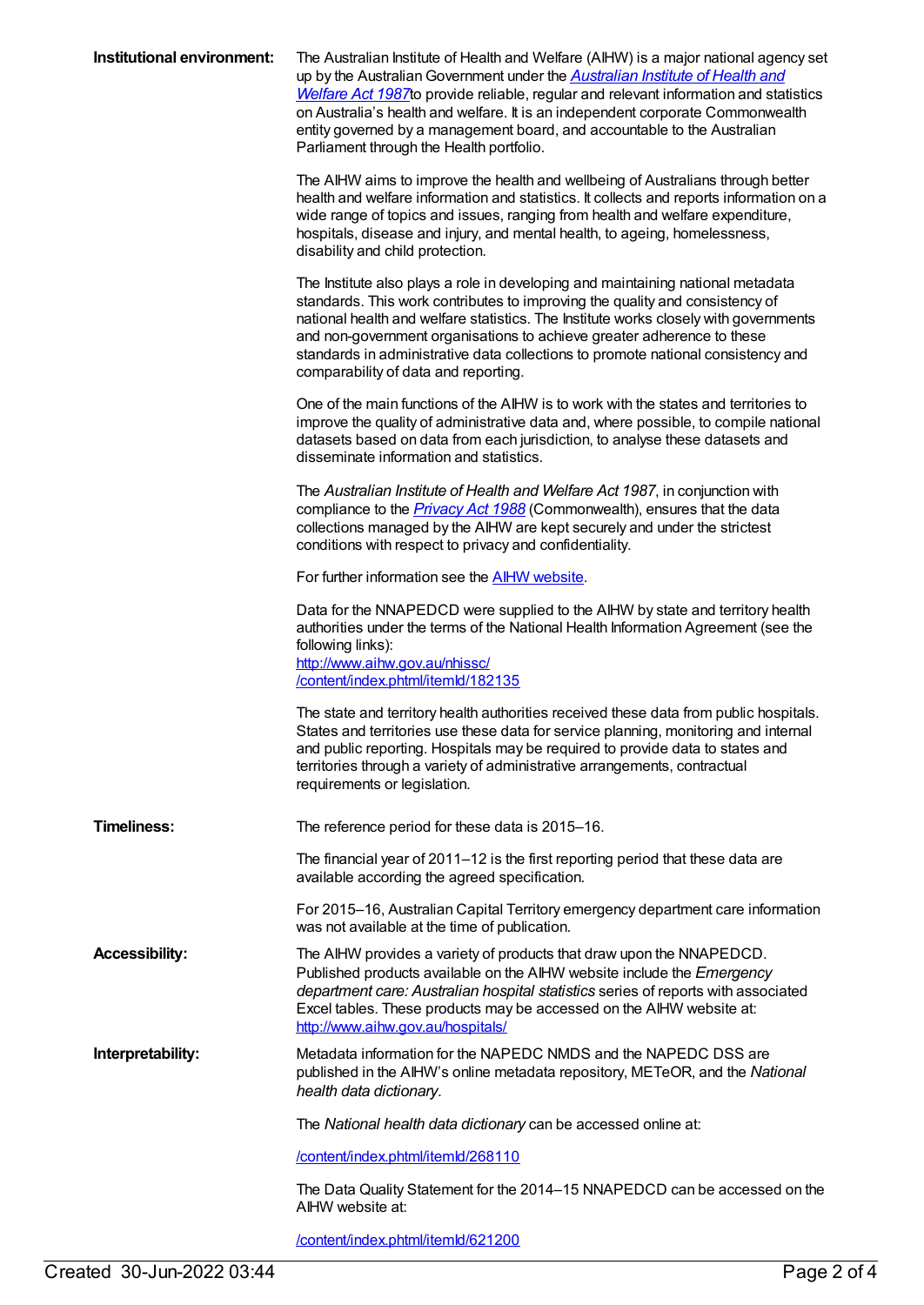**Relevance:** The purpose of the NNAPEDCD is to collect information on the characteristics of emergency department care (including waiting times for care) for non-admitted patients registered for care in emergency departments in public hospitals. For the years 2003–04 to 2012–13 inclusive, the scope of the NNAPEDCD was public hospitals classified as either *Principal referral and specialist women's and children's hospitals* (peer group A) or *Large hospitals* (peer group B). From 2013–14, the scope of the NNAPEDCD was patients registered for care in emergency departments in public hospitals where the emergency department meets the following criteria: purposely designed and equipped area with designated assessment, treatment and resuscitation areas ability to provide resuscitation, stabilisation and initial management of all emergencies availability of medical staff in the hospital 24 hours a day designated emergency department nursing staff 24 hours per day, 7 days per week, and a designated emergency department nursing unit manager. The data presented here are not necessarily representative of hospitals not included in the NNAPEDCD. For 2015 and prior reporting periods, the indicator included only peer group A (*Principal referral and specialist women's and children's hospitals*), peer group B (*Large hospitals*) and the Mersey Community Hospital. For the 2016 and this reporting period, the scope of the indicator has been increased to all public hospitals reporting to the NNAPEDCD. Data for 2013–14 have previously been supplied for the revised scope. It is not possible to provide comparable data for the years prior to 2013–14, thus data for 2012–13 and previous years for this indicator are not directly comparable with data for 2013–14 and subsequent years. For 2013–14, 2014–15 and 2015–16, the coverage of the NNAPEDCD collection is considered complete for public hospitals with an emergency department meeting the criteria above. Most emergency presentations to hospitals where the emergency department does not meet the definition of an emergency department as defined above are not reported to the NNAPEDCD. For 2014–15 it was estimated that 88% of emergency presentations were reported in the NNAPEDCD. Data are reported by jurisdiction of presentation, regardless of the jurisdiction of usual residence. **Accuracy:** States and territories are primarily responsible for the quality of the data they provide. However, the AIHW undertakes extensive validations on data. Data are checked for valid values, logical consistency and historical consistency. Potential errors are queried with jurisdictions, and corrections and resubmissions may be made in response to these queries. The AIHW does not adjust data to account for possible data errors or missing or incorrect values. **Coherence:** As discussed in the Relevance section above, the scope of the indicator has been increased to all public hospitals reporting to the NNAPEDCD. Data for 2013–14 have previously been resupplied for the revised scope. It is not possible to provide comparable data for the years prior to 2013–14. Any comparison of data over time should take into account changes in scope, coverage and administrative and reporting arrangements. The information presented for this indicator is calculated using the same methodology as data published in *Emergency department care: Australian hospital statistics* (report series).

## **Relational attributes**